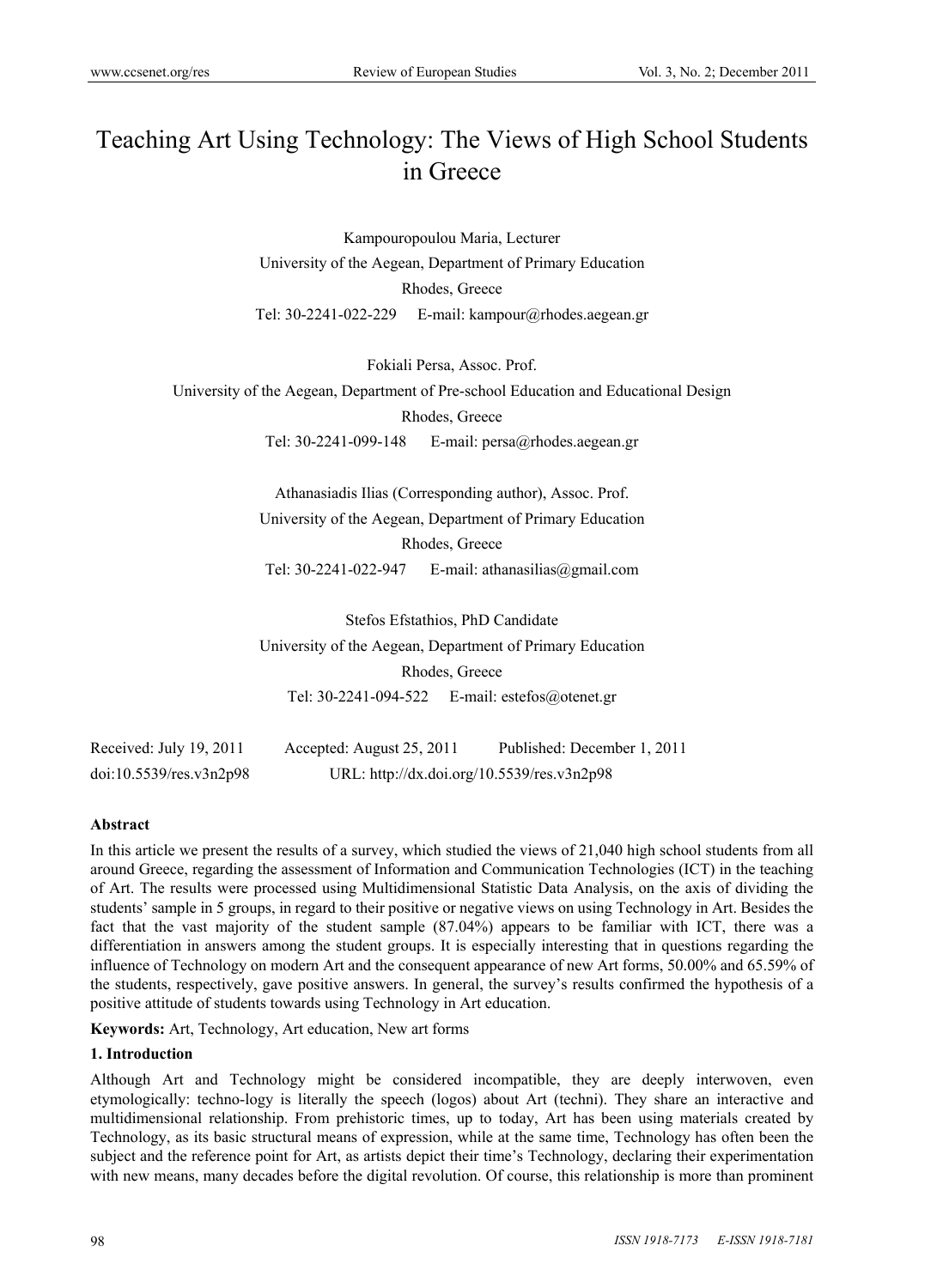today, as ICT promotes the artistic character of multimedia and transmedia applications, creates new types of Art (computer Art, animation, Internet Art, cyber Art, etc.) and makes the boundaries between Art and technological application more and more indistinguishable (Grau 2003; Chesher, 2004). The use of New Technologies in Art teaching leads to the creation of new learning environments that motivate the students in a positive way (Ames, 1992; Pintrich and Schunk, 2002).

The above findings are definitely true for the field of education too, especially the socio-cultural context of teaching Art, which is rapidly shifting, in Greece and worldwide. Technology is prominent in all levels of teaching practice (teaching about Technology, teaching integrating Technology, teaching facilitated by Technology) (Vannatta et al. 2001), and functions as a catalyst for the new developments in education, positioning Art education in the post-modern context of an ever changing world (Boughton et al. 1996).

In regard to the use of ICT in Art education, many teaching approaches have been proposed. Within most of those, internet can be used: as a source of educational material, as a means for the development of creativity and self expression, in order to learn about new Art forms and also as a field of conversation and communication on the images of the digital world and the visual civilization (Sweeny, 2004). Digital Art activities are introduced in many curricula in order to a) attract students who might think they have no artistic talent and consequently show little interest in Arts (King 2001; Roland, 1994), and b) the natural and appealing familiarization of students with the use of PCs, while at the same time opening up their artistic ways of expression (Carpenter and Taylor, 2003; Tavin, 2002).

The levels of ICT integration in education (promotion of active learning, research of complex problems, demonstration of practical implementation of Computer Technology and assessing the students' interest) have been studied in the context of various researches, which were mainly conducted in America and Europe (in Greece, too, during the last decade). Through the experience of applying ICT in the field of education, so far, one can notice a more positive attitude of students towards knowledge and a "motivation" which eventually contributes to the improvement of their performances. The assessment of relevant learning environments by those who participate in the education practice has also been extensively used in educational research. Thus, the teachers' views have been studied, in regard to: a) their role in the education practice, b) their success in using Technology, and c) the role of Technology in education (Honey and Moeler, 1990; Chen, 2001).

However, the students' own views in regard to their learning environment are more important factors than the educators' assessments, who tend to paint a more positive picture than their students for their practices (Fraser, 1998).

Given the lack of similar researches, in regard to the integration of ICT in the field of Art education, the present survey was designed and implemented, aiming to explore the students' views on the use of Technology in Art teaching. On the base of the hypothesis that students are positive towards integrating ICT in Art education and at the same time, familiar with new technologies, the participants were asked to answer questions on their familiarity with personal computers, the influence of Technology on Art, the use of new media from artists and the role of Technology in the creation of new Art forms.

#### **2. The Survey**

The survey took place during the academic year 2010-2011. Students of second and third High School grades from all around Greece participated in the survey and answered a questionnaire in order to have their views researched in regard to the use of Technology in Art. In the frame of the survey the significant research question about the Greek students' views towards the use of ICT in Art education has been developed. In order to extract the survey's results, we used statistics software SPSS v.17 and SPAD v.4.5, offered by the Department of Primary Education in the University of the Aegean.

## **3. The students' views in regard to the use of Technology in Art**

21,040 High School students took part in the survey. 49.60% of them were boys and 50.40% were girls.

[Insert Table 1 here]

[Insert Figure 1 here]

18.19% of the students attended schools in areas populated with up to 5,000 residents, 12.89% of them schools in areas populated with 5,001 to 10,000 residents, 22.28% schools in areas with 10,001 to 30,000 residents, 15.51% schools in areas with 30,001 to 50,000 residents, 17.38% schools in areas with 50,001 to 100,000 residents, and 13.75% schools in areas with more than 100,001 residents.

[Insert Table 2 here]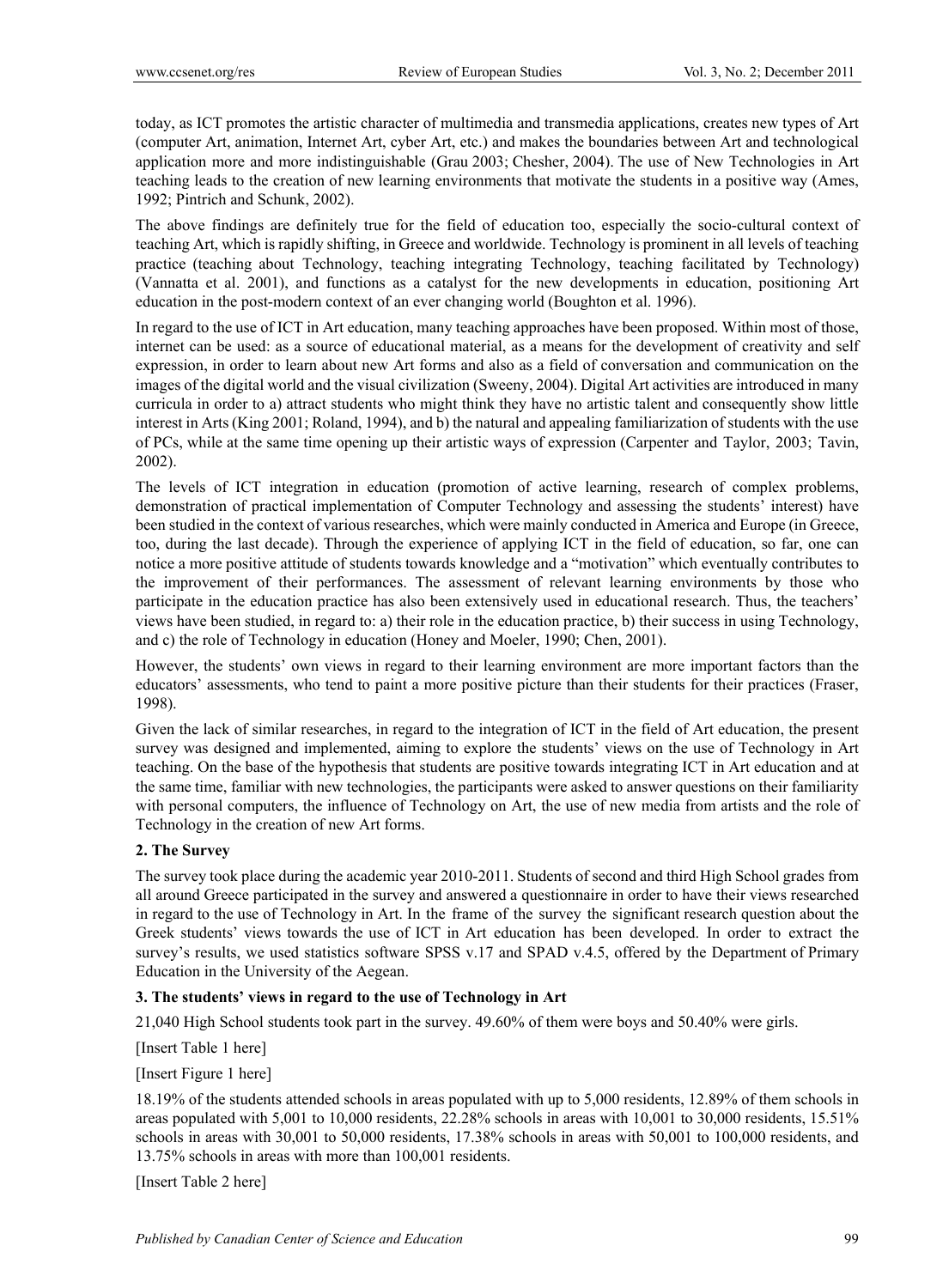[Insert Figure 2 here]

When asked "Which class of High school do you attend?", 1.64% didn't answer. Of those who answered, 49.52% were in the  $2<sup>nd</sup>$  grade and 50.48% in  $3<sup>rd</sup>$ .

[Insert Table 3 here]

[Insert Figure 3 here]

When asked "Are you interested in Arts?", 7.18% didn't answer. Of the students who did answer, 56.79% said they are interested in Arts and 43.03% that they are not.

[Insert Table 4 here]

[Insert Figure 4 here]

87.04% of the students who participated in the survey, declared they know how to use a computer to change colors, 74.64% that they know how to use a computer in order to change shapes, 56.79% that they know how to use a computer in order to add shapes and make new combinations, 50.74% that they know how to use a computer in order to subtract details and create abstract designs, 78.95% that they know how to zoom in details, 40.81% that they can multiply designs or details and create patterns, 61.20% that they know how to use a computer in order to make combinations of paintings and pictures and 37.91% that they know how to use a computer in order to print what they've created quickly and on various materials (paper, textile, canvas etc.).

[Insert Table 5 here]

[Insert Figure 5 here]

When asked "Is Art influenced by Technology today?", 3.70% of the students who participated didn't answer. Of those who answered, 8.40% stated that they completely disagree, 10.84% that they disagree, 30.76% that they neither agree or disagree, 32.83% of the students agreed and 17.17% said that they strongly agree. It is interesting that 50.00% of the participating students think that Art today is indeed influenced by Technology.

[Insert Table 6 here]

[Insert Figure 6 here]

The question "Is it good for a modern artist to use the tools of Technology when creating a project?" was not answered by 2.96% of the students. Of those who answered, 10.33% said they strongly disagree, 12.45% that they disagree, 36.97 that they neither agree nor disagree, 26.52% that they agree and 13.73% that they strongly agree. It is interesting to note that 40.25% of the students who took part in the survey believe it is good for a modern artist to use Technology tools when creating a project.

[Insert Table 7 here]

[Insert Figure 7 here]

When asked "Has Technology helped in the creation of new Art forms?", 4.77% of the students who took part in the survey didn't answer. Of those who did, 7.29% answered they strongly disagree, 7.03% that they disagree, 20.09% that they neither agree nor disagree, 37.11% that they agree and 28.48% that they strongly agree. It is important that 65.59% of the students who participated in the survey believe that Technology has helped create new Art forms, in contrast to the 14.32% who have the opposite opinion.

[Insert Table 8 here]

[Insert Figure 8 here]

## **4. The results of the Multidimensional Analysis**

We will now present the analysis of the questionnaire that was made using Multidimensional Statistic Data Analysis, which allows for the sketching of the students' differentiation criteria and for their classification into groups according to the common answers they have provided in the total of the questionnaires (Benzécri, 1992). Thus we can examine the result of all the answers interrelation and will see that what plays a major role is not the frequency of the emergence of a characteristic but the combination of many characteristics at the same time, something that leads to the emergence of classification criteria, or a series of typologies.

The methods that were used are Multiple Correspondence Factor Analysis, which defines the students' differentiation criteria and Hierarchical Clustering, which leads to the formation of groups/clusters according to common answers and common characteristics among the students that took part in the survey (Athanasiadis, 1995).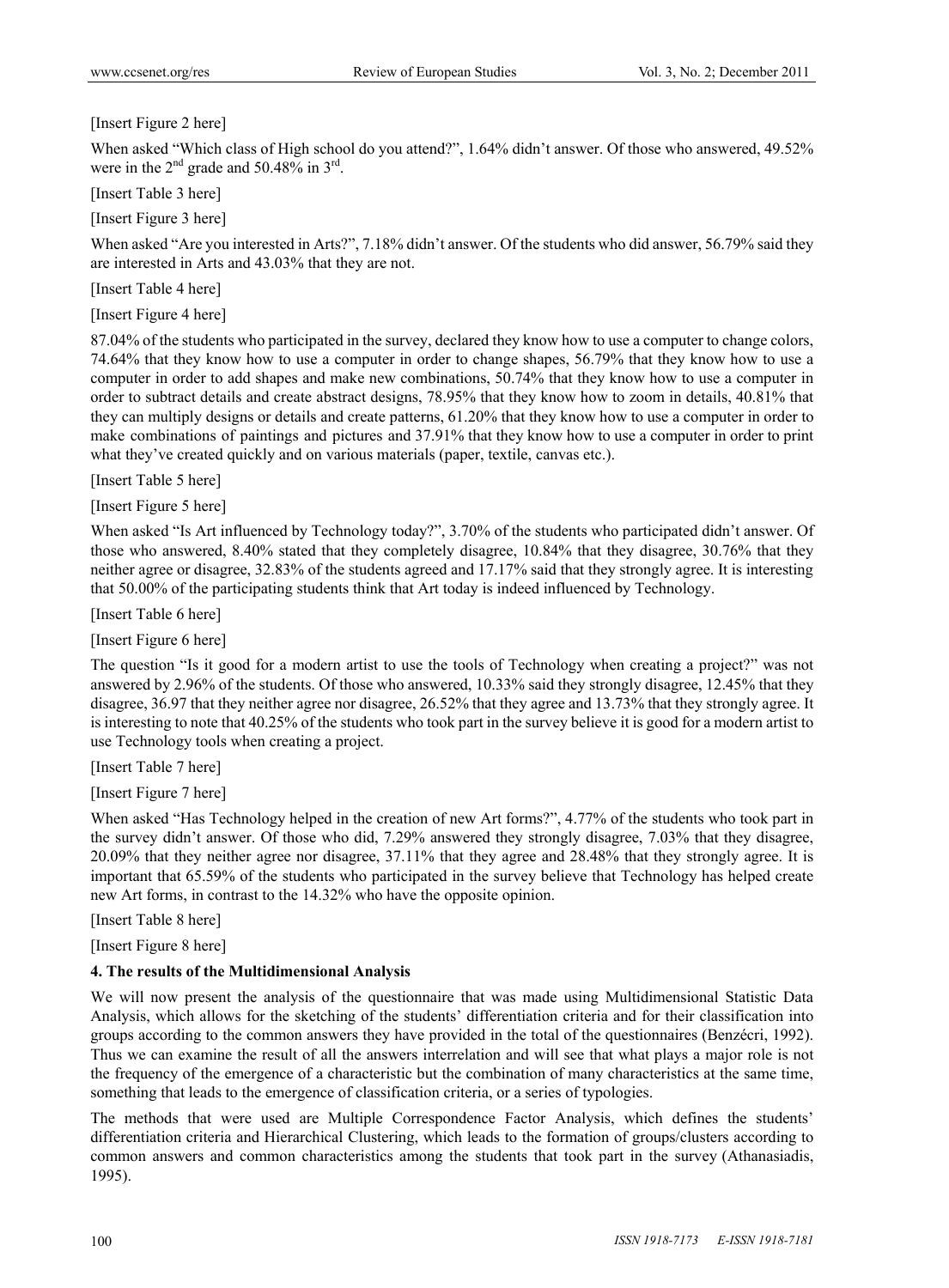### *4.1 Students' differentiation criteria*

In order to discover which way were the students that participated differentiated, depending on all of their answers, we used the Multiple Correspondence analysis method, which is based on the correlation of all the variables at the same time. The results of this analysis set the factorial axes, which at the same time are the students' differentiation criteria. These criteria are expressed as oppositions in their answers, their way of answering and the way their characteristics are recorded. These criteria correspond to the axes of Correspondence Analysis which are presented in order of significance (Martin, 2008). The elements that differentiate the 21,040 students that participated in the survey are defined by three criteria of differentiation, the three factor axes that follow.

 $1<sup>st</sup>$  differentiation criterion ( $1<sup>st</sup>$  factor axis – inertia percentage 6.13%): The use of Technology in Art

The 1st differentiation criterion is consisted on one hand of students who know how to use a computer to change colors, zoom in details and change shapes and make new combinations, know the technique of collage, believe that Art offers them entertainment and will help them find a personal leisure pursuit. These students believe that Technology contributes in the creation of new Art forms, as well as helping the artist to finish a project faster, and they stated that Technology brings Art and people closer together and that Art is influenced by Technology and can help in product design as well as in the development of aesthetic standards. On the other hand, there are students who don't know how to use a computer to change colors, zoom into details or change shapes and make new combinations and don't know how to make a collage. These students don't believe that Art will help them find a personal leisure pursuit and declared that Technology will not help them in their studies, nor in their professional and everyday life.

 $2<sup>nd</sup>$  differentiation criterion ( $2<sup>nd</sup>$  factor axis – inertia percentage 3.68%): The interest in Art

In the second differentiation criterion, there are students who are interested in Arts that would like to spend some time in school creating art projects with the aid of New Technologies and when they are engaged in art projects they feel that their imagination and creativity is enhanced. These students know how to use a computer to change and add shapes, know how to combine paintings with pictures and believe that they are interested in and entertained by Art. On the other hand, there are students who are not interested in arts and when occupied with art projects they don't feel their imagination and creativity are in any way enhanced. They would not like to spend time in school creating art projects using New Technologies and don't believe Art can offer them entertainment. These students stated that they are not interested in Art, it should not be taught to all ages and that Technology has not helped to create new Art forms.

 $3<sup>rd</sup>$  differentiation criterion (3<sup>rd</sup> factor axis – inertia percentage 3.07%): The connection between Art and Technology

In the third, in order of significance, differentiation criterion, on one hand there are students who, when engaged in Art, do not feel their imagination and creativity are being enhanced, declared that Art does not offer entertainment and does not help them develop aesthetic standards. These students do not believe that Technology has helped create new Art forms, nor that it helps artists finish a project faster, and said that they know how to use a computer to multiply patterns, subtract details, add shapes and make new combinations. On the other hand, there are students who said that Art offers them entertainment, believe that Technology helped create new Art forms, feel their imagination and creativity are developed when they are engaged in Art projects, and stated that Art helps product design. These students know how to use a computer to multiply designs, create patterns and print out quickly and on various materials.

## *4.2 Results of the hierarchical classification*

Looking for a classification of the students' views on the use of New Technologies in Art education we implemented the method of Hierarchical Classification. This approach offers the advantage of representing the centers of teams on the factor levels, while at the same time presenting the groups of answers to the initial questions, aiming to a more complete interpretation of the differences between the groups. The Hierarchical Clustering led to the formation of five groups of students, which are disposed according to Figure 9. Next to each group you see the number and the percentage of the students that constitute it.

# [Insert Figure 9 here]

 $1<sup>st</sup>$  group (7,749 students, 36.83% of the sample)

The 1<sup>st</sup> group consists of students for whom Art is a means of entertainment, who feel that their imagination and creativity are enhanced when they are engaged in Art projects and believe that they are interested in Art, it relaxes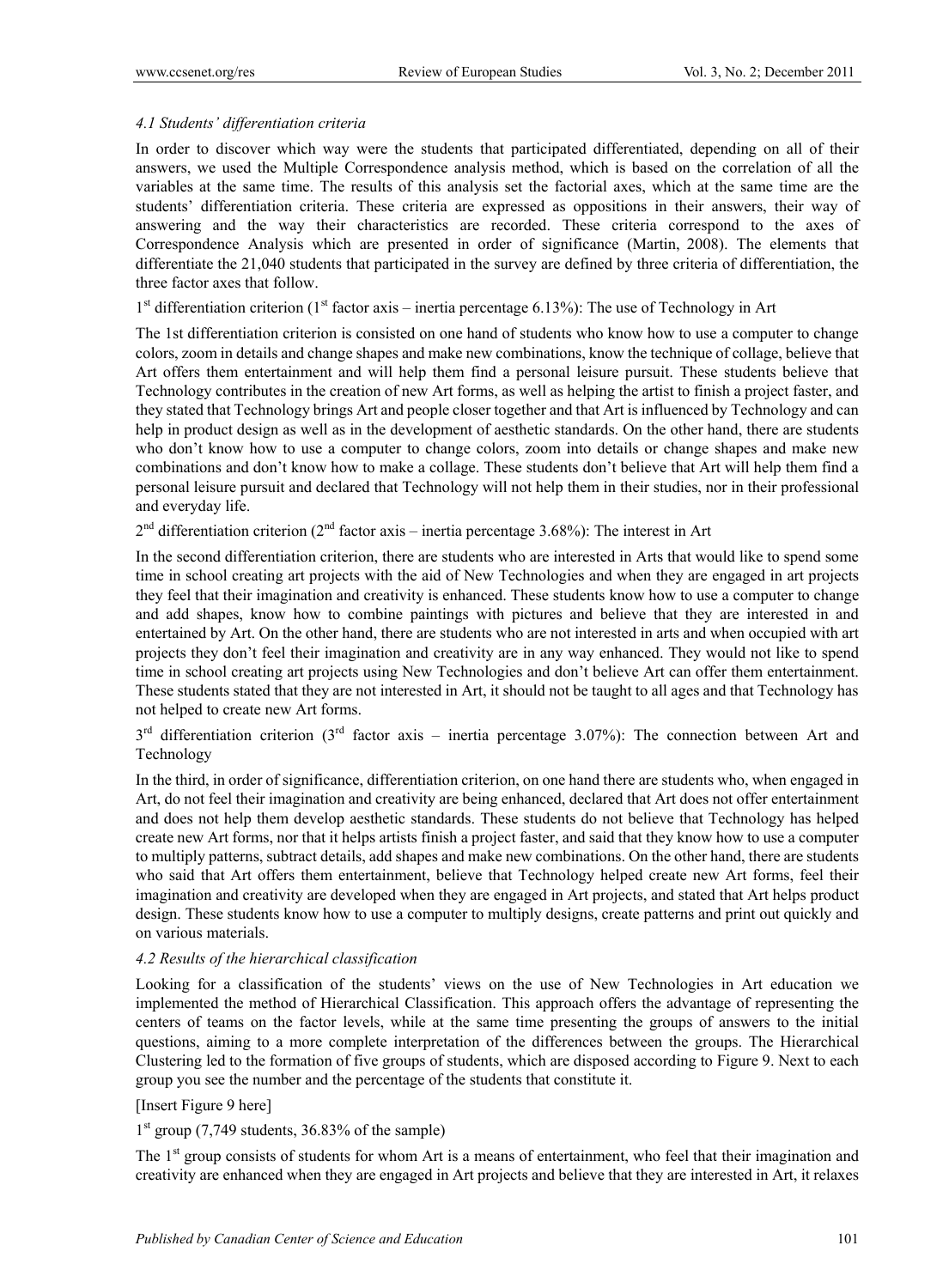them and helps them develop aesthetic standards. These students said that Technology makes Art more accessible to people and that they know how to use a computer to change shapes and zoom in details.

 $2<sup>nd</sup>$  group (4,894 students, 23.26% of the sample)

The  $2<sup>nd</sup>$  group consists of students who are interested in Arts and believe that Art should be taught in all education grades, they declared that modern people should have basic Art knowledge and that they have sufficient art knowledge for their own age. These students would like to be engaged in Art projects with the aid of New Technologies at school and believe that Art will help them in their studies as well as their career.

 $3<sup>rd</sup>$  group (6,952 students, 33.04% of the sample)

The  $3<sup>rd</sup>$  group is constituted of students who are not interested in Arts, would not like to be engaged in art projects with the aid of New Technologies at school, do not feel their imagination and creativity are enhanced through Art and do not believe that Art can help them develop aesthetic standards. These students said they are not interested in Art and do not know how to use a computer to change color and shapes.

 $4<sup>th</sup>$  group (1,023 students, 4.86% of the sample)

The 4<sup>th</sup> group consists of students who are not interested in, nor relaxed by, Art, do not believe that Art can help in product design nor that modern people should have basic knowledge on Art. These students said that Technology has not helped create new Art forms, believe that Art today is not influenced by Technology and that Technology does not help artists finish a project faster.

# $5<sup>th</sup>$  group (423 students, 2.02% of the sample)

The 5<sup>th</sup> group consists of students who believe that Technology will not help them in their studies, nor in their professional and everyday life and said that Art might help them find a personal leisure pastime. These students do not know how to use a computer to change colors and shapes, zoom in details, add shapes and make new combinations.

The first and second groups, which are consisted of students positive towards using Technology in Art, differentiate in regard to other groups, members of which were negative towards the use of Technology in Arts. These differentiations are depicted in Figure 10, Correspondence Analysis (Factor Level 1x2), where the centroids of the five teams are presented on the level of the first two axes. The relevant position of the teams in regard to the two axes and especially their intersection showcases the contradictions and the similarities of the characteristics demonstrated by students of each team.

[Insert Figure 10 here]

#### **5. Conclusions**

The research question about the Greek students' views towards the use of ICT in Art education has been answered positively by the majority of the students that participated in the survey. Students like to use the New Technologies in a modern educational environment which offers them the important component of motivation to learn (Hakkerainen et al, 2007; Sanders and Morrison-Shetlar, 2001). Technology improves the quality of the learning experience.

The continuously increasing use of new information and communication technologies in almost all the spectrum of human activity signals the approach of a new era, the main characteristic of which is the need to use information and refresh knowledge very rapidly. Our views on Art and its teaching cannot remain the same in the era of Internet. In this frame, the tools that the Art teacher uses must be the appropriate; they should provide students with useful information in an understandably engaging and accessible way (Bangery, 2004). As it is in its most mature level, in its relationship with Technology, web Art powerfully poses the question of the relationship between Art and Technology and promotes, in a most revolutionary way, the cultural dimension of education (Anderson et al., 2001).

In this context, the assessment of the present survey's results aims to suggest proposals which will contribute to the upgrading of the dialogue between ICT and Art education and the prospect of their creative co-existence in modern school.

The supply of interactive whiteboards in the Greek High schools that started in the school year 2010 - 2011 gives a new interest in the survey about the use of New Technologies in Art teaching. The new applications, the acceptance by the educational community, the appropriate training of the Art teachers, the effectiveness of the new methods in everyday teaching practice, the technical and operational problems that will arise, etc. constitute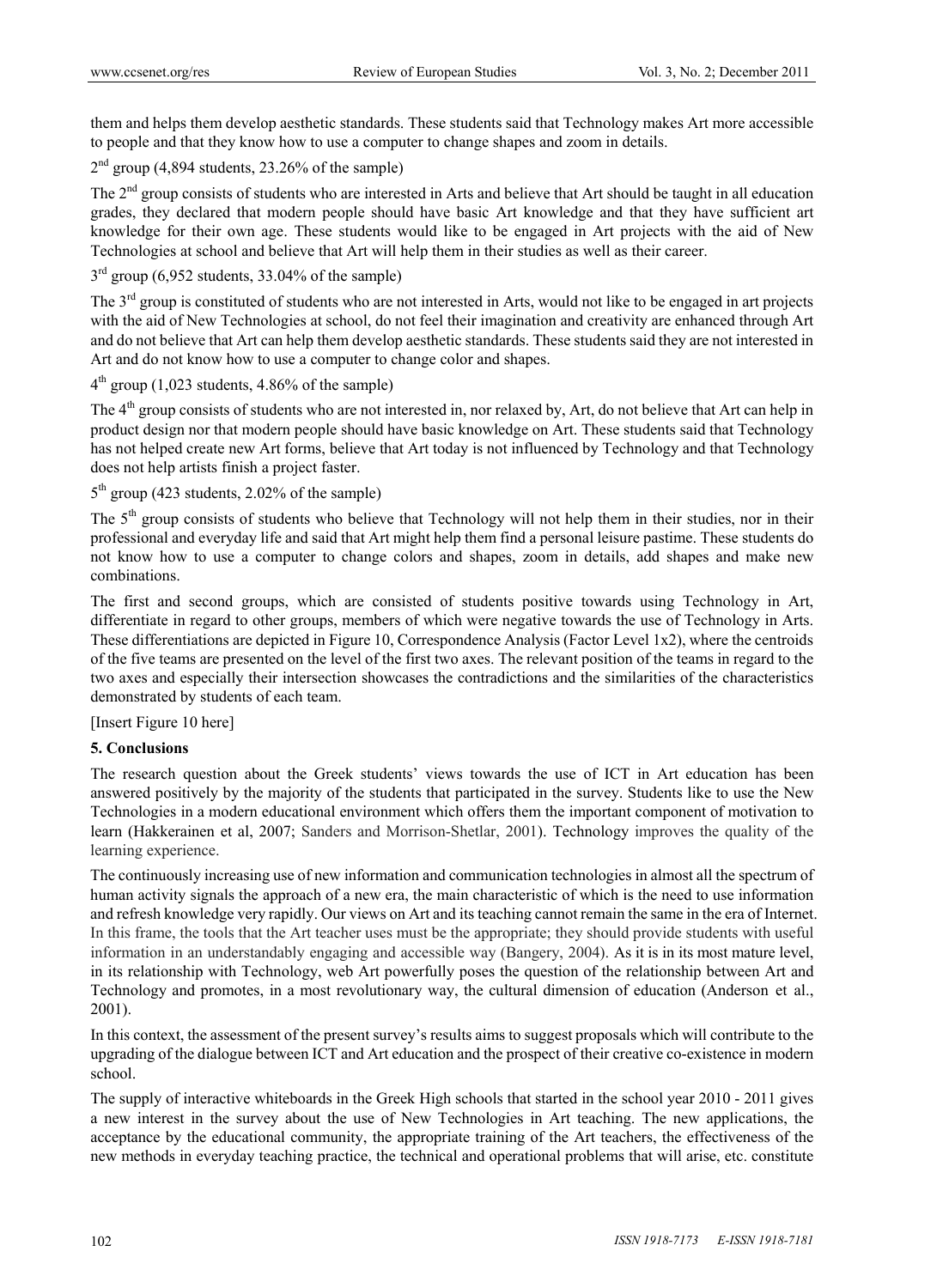a major challenge for the researchers who will seek to continue studying and to go beyond the results of this paper on the use of New Technologies in Art teaching (Athanasiadis et al, 2010).

#### **References**

Ames, C. (1992). Classrooms: Goals, structures, and student motivation. *Journal of Educational Psychology, 84,*  261-271. http://dx.doi.org/10.1037/0022-0663.84.3.261

Anderson, T., Rourke, L., Garrison, R. and Archer, W. (2001). Assessing teaching presence in a computer conferencing context. *Journal of Asynchronous Learning Networks,* 5(2). [Online] Available: http://www.sloan-c.org/publications/jaln/v5n2/pdf/v5n2\_anderson.pdf

Athanasiadis, I., Stefos, E., Gialamas, V. and Tsolakidis, K. (2010). New Technologies and the Project Method in Teaching Statistics: A case study in Higher Education. *In the Proceedings of the 27th Panhellenic Conference of Mathematical Education*. 243-252. Halkida.

Athanasiadis, I. (1995). *Correspondence Analysis and Hierarchical Classification*. New Technologies Editions, 51-56.

Bangery, A. W. (2004). The Seven Priniciples of Good Practice: A framework for evaluating online teaching. *Internet and Higher Education*, 7(3), 217-232. http://dx.doi.org/10.1016/j.iheduc.2004.06.003

Benzécri, P. (1992). *Correspondence Analysis Handbook.* New York: Dekker.

Boughton, D., Eisner, E. and Ligtvoet, J. (1996). *Evaluating and assessing the visual arts in education: International perspectives*. New York: Teachers College Press at Columbia University.

British Educational Communications and Technology Agency. (2004). *A review of the research literature on barriers to the uptake of ICT by teachers*. [Online] Available: http://www.becta.org.uk/ page\_documents/research/barriers.pdf

Carpenter, B. S. and Taylor, P. G. (2003). Racing Thoughts: Altering Our Ways of Knowing and Being Through Computer Hypertext. *Studies in Art Education,* 45(1), 40-55.

Chapman, L. (1978). *Approaches to Art in Education*. New York: Harcourt Brace.

Chen, Y. (2001). *Teachers' attitude and anxiety toward computer use in classrooms and the implication for teacher education*. [Online] Available: http://www.mste.uiuc.edu/courses/ ci407su01/students/south/ychen17/ termproject/WP2.htm

Chesher, C. (2004). *How to tell apart video games and new media art. In Interaction Systems, Theory and Practice*, Creativity and Cognition Conference, Studios Press, Sydney, 225-227.

Fraser, B. J. (1998). Classroom environment instruments: Development, validity, and applications. *Learning Environments Research*, 1, 7-33. http://dx.doi.org/10.1023/A:1009932514731

Grau, O. (2003). *Virtual Art: From Illusion to Immersion*. The MIT Press, Cambridge, Massachusetts.

Hakkarainen, P., Saarelainen T. and Ruokamo H. (2007). Towards meaningful learning through digital video supported, case based teaching. *Australasian Journal of Educational Technology* 2007, 23(1), 87-109.

Honey, M. and Moeller, B. (1990). Teachers' beliefs and technology integration: Different values, different understandings. *Tech. Rep. No. 6*. Washington, DC: Office of Educational Research and Improvement, U.S. Department of Education. (ERIC Document Reproduction Service No. ED 326 203) [Online] Abstract Available: http://www.edrs.com/Webstore/Detail.CFM?Ednumber=ED326203

Kazu, I. Y. and Yavulzalp, N. (2008). An analysis of the primary school teachers' usage of instructional software. *International Journal of Emerging Technologies*, 3 (1), 45-53.

Kennewell, S. and Morgan, A. (2003). Student teachers' experiences and attitudes towards using interactive whiteboards in the teaching and learning of young children. *In the Proceedings of the IFIP Working Groups 3.5 Conference: Young Children and Learning Technologies*. UWS Parramatta. [Online] Available: http://crpit.com/confpapers/CRPITV34Kennewell1.pdf

King, A. (2001). *Excerpts from the Sketchstacks Curriculum Literature Review: A New Vocabulary for New Media*. [Online] Available: http://www.pixelpixie.net/litreview.html

Martin, O. (2008). *The analysis of quantitative data*, Transl. Athanasiadis, I. pp.86-88. Athens: Topos

Pintrich, P. R. and Schunk, D. H. (2002). *Motivation in education: Theory, research, and Applications (2nd Ed.).* Columbus, OH: Merrill-Prentice Hall.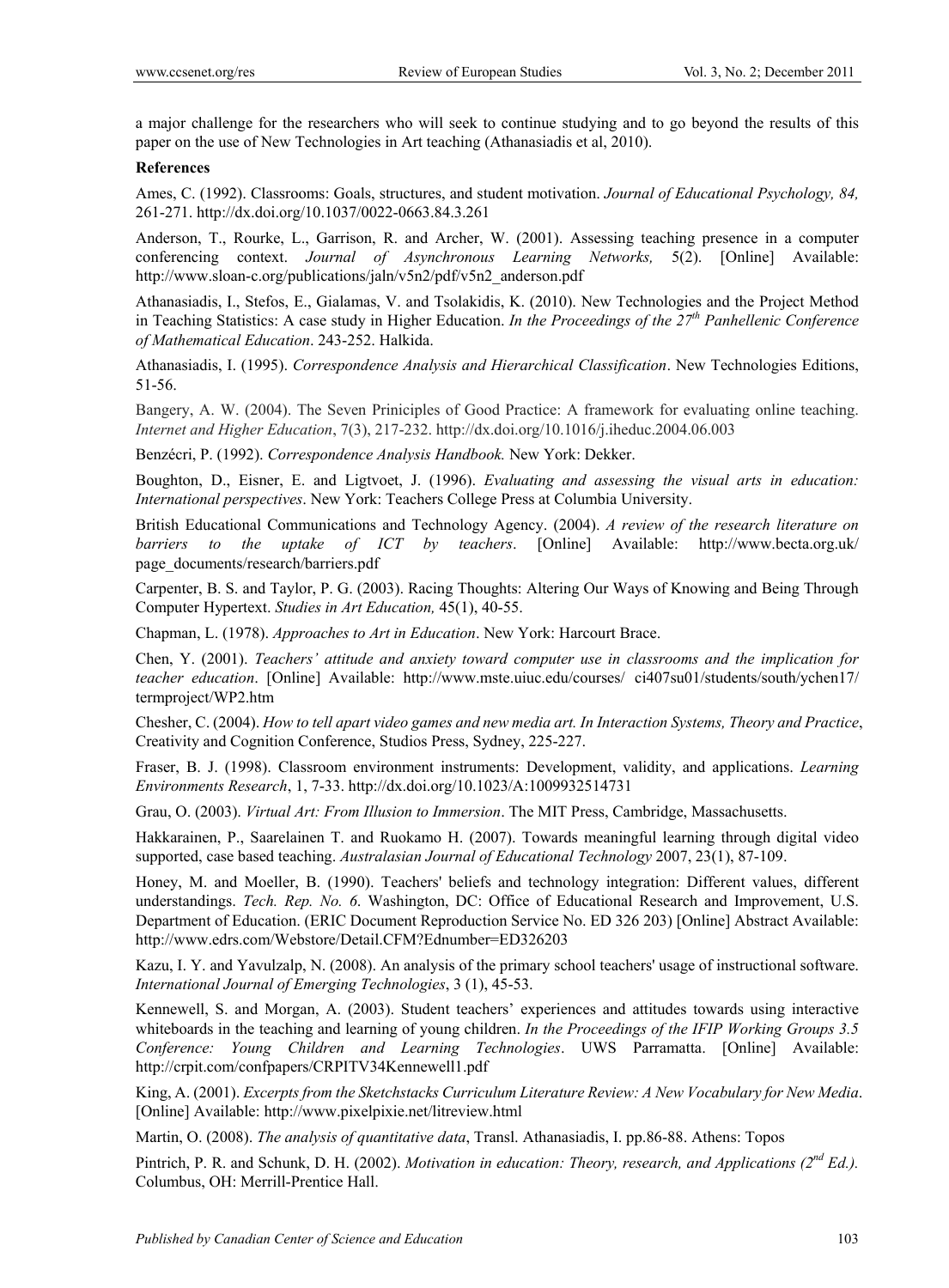Roland, C. (1994). *Preparing Children for the Twenty-First Century: A Rationale for Integrating New Technology into School Arts Programs*. [Online] Available: http://grove.ufl.edu/~rolandc/arts~ technology.html

Sanders, D. W. and Morrison-Shetlar, A. I. (2001). Student Attitudes toward Web-Enhanced Instruction in an Introductory Biology Course. *Journal of Research on computing in Education*, 33(3), 251-262.

Sweeny, R. W. (2004). Lines of Sight in the 'Network Society': Simulation Art Education and a Digital Culture. *Studies in Art Education*, Fall. [Online] Available: www.findartcles.com

Tavin, K. (2002). Engaging advertisements: Looking for meaning in and through art education. *Visual Arts Research*, 28(2), 38-47.

Vannatta, R., Beyerbach, B. and Walsh, C. (2001). From Teaching Technology to Using Technology to Enhance Student Learning: Preservice Teachers' Changing Perceptions of Technology Infusion. *Journal of Technology and Teacher Education, 9*(1), 105-127. Norfolk, VA: AACE. [Online] Available: http://www.editlib.org/p/8456

#### Table 1. Sex

|       | n      | $\%$    |
|-------|--------|---------|
| Boy   | 10,436 | 49.60%  |
| Girl  | 10,604 | 50.40%  |
| Total | 21,040 | 100.00% |

Table 2. Population of the region where the school is located

|                          | n      | $\frac{0}{0}$ |
|--------------------------|--------|---------------|
| Up to 5,000 residents    | 3,827  | 18.19%        |
| 5,001-10,000 residents   | 2,713  | 12.89%        |
| 10,001-30,000 residents  | 4,687  | 22.28%        |
| 30,001-50,000 residents  | 3,263  | 15.51%        |
| 50,001-100,000 residents | 3,657  | 17.38%        |
| $>100,000$ residents     | 2,893  | 13.75%        |
| Total                    | 21,040 | 100.00%       |

Table 3. Which class of the High school do you attend?

|              | n      | $\frac{0}{0}$ |
|--------------|--------|---------------|
| Second class | 10,249 | 49.52%        |
| Third class  | 10,446 | 50.48%        |
| Total        | 20,695 | 100.00%       |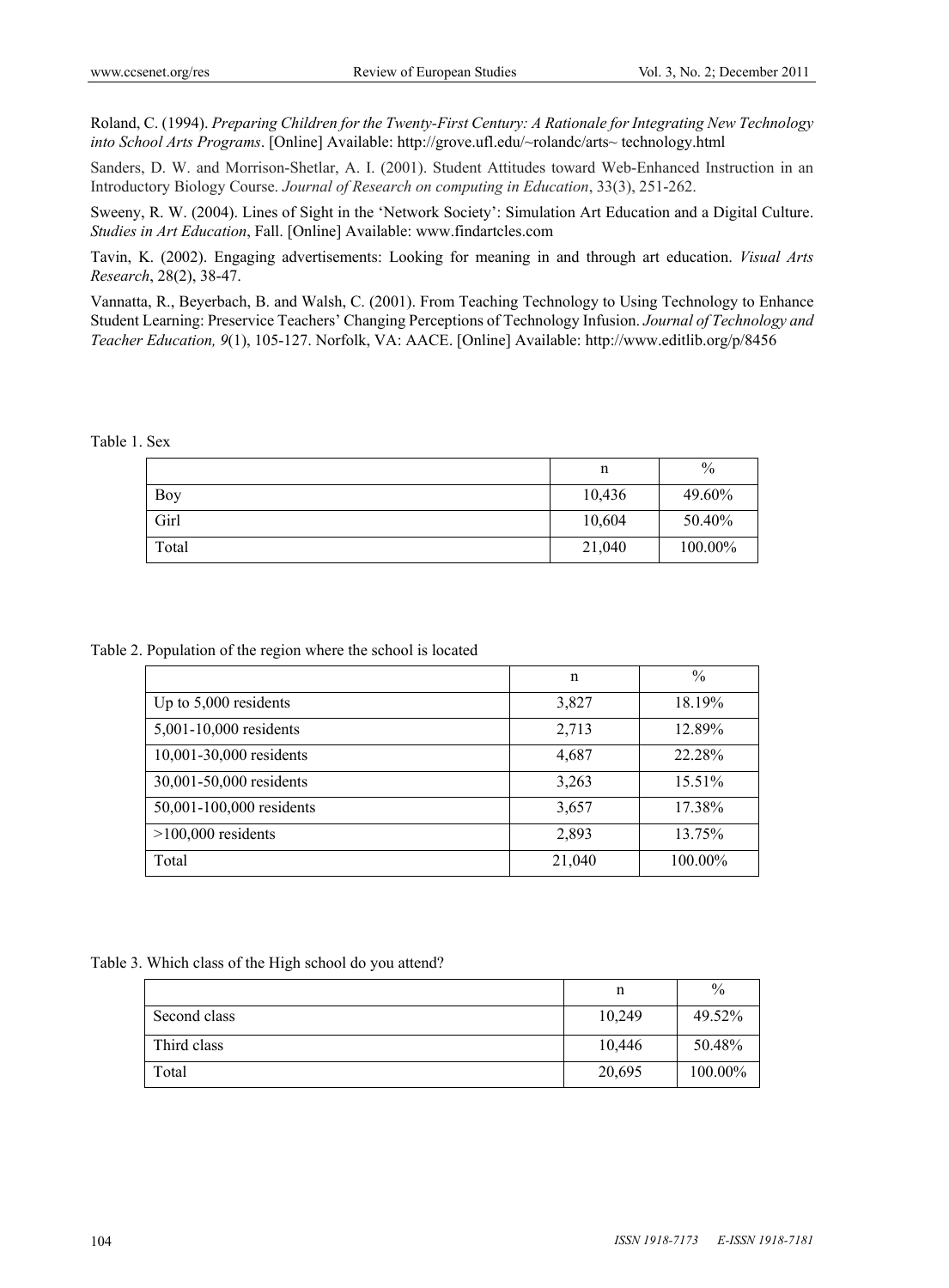## Table 4. Are you interested in Arts?

|       | n      | $\frac{0}{0}$ |
|-------|--------|---------------|
| Yes   | 11,126 | 56.97%        |
| No    | 8,403  | 43.03%        |
| Total | 19,529 | 100.00%       |

#### Table 5. You know how to use the computer to…

|                                                                        | n      | $\frac{0}{0}$ |
|------------------------------------------------------------------------|--------|---------------|
| change the colors?                                                     | 18,313 | 87.04%        |
| change the shapes?                                                     | 15,704 | 76.64%        |
| add shapes and make new combinations?                                  | 11,948 | 56.79%        |
| subtract details and make abstract patterns?                           | 10,675 | 50.74%        |
| zoom into the details?                                                 | 16,612 | 78.95%        |
| multiply designs or details and create patterns?                       | 8,586  | 40.81%        |
| make combinations of paintings and pictures?                           | 12,877 | $61.20\%$     |
| print out very quickly and in different materials what<br>you've done? | 7977   | 37.91%        |

# Table 6. Is Art influenced by Technology today?

|                            | n      | $\%$    |
|----------------------------|--------|---------|
| Strongly disagree          | 1,701  | 8.40%   |
| Disagree                   | 2,197  | 10.84%  |
| Neither agree nor disagree | 6,233  | 30.76%  |
| Agree                      | 6,653  | 32.83%  |
| Strongly agree             | 3,478  | 17.17%  |
| Total                      | 20,262 | 100.00% |

Table 7. Is it good for a modern artist to use the tools of Technology when creating a project?

|                            | n      | $\frac{0}{0}$ |
|----------------------------|--------|---------------|
| Strongly disagree          | 2,110  | $10.33\%$     |
| Disagree                   | 2,543  | 12.45%        |
| Neither agree nor disagree | 7,548  | 36.97%        |
| Agree                      | 5,414  | 26.52%        |
| Strongly agree             | 2,803  | 13.73%        |
| Total                      | 20,418 | 100.00%       |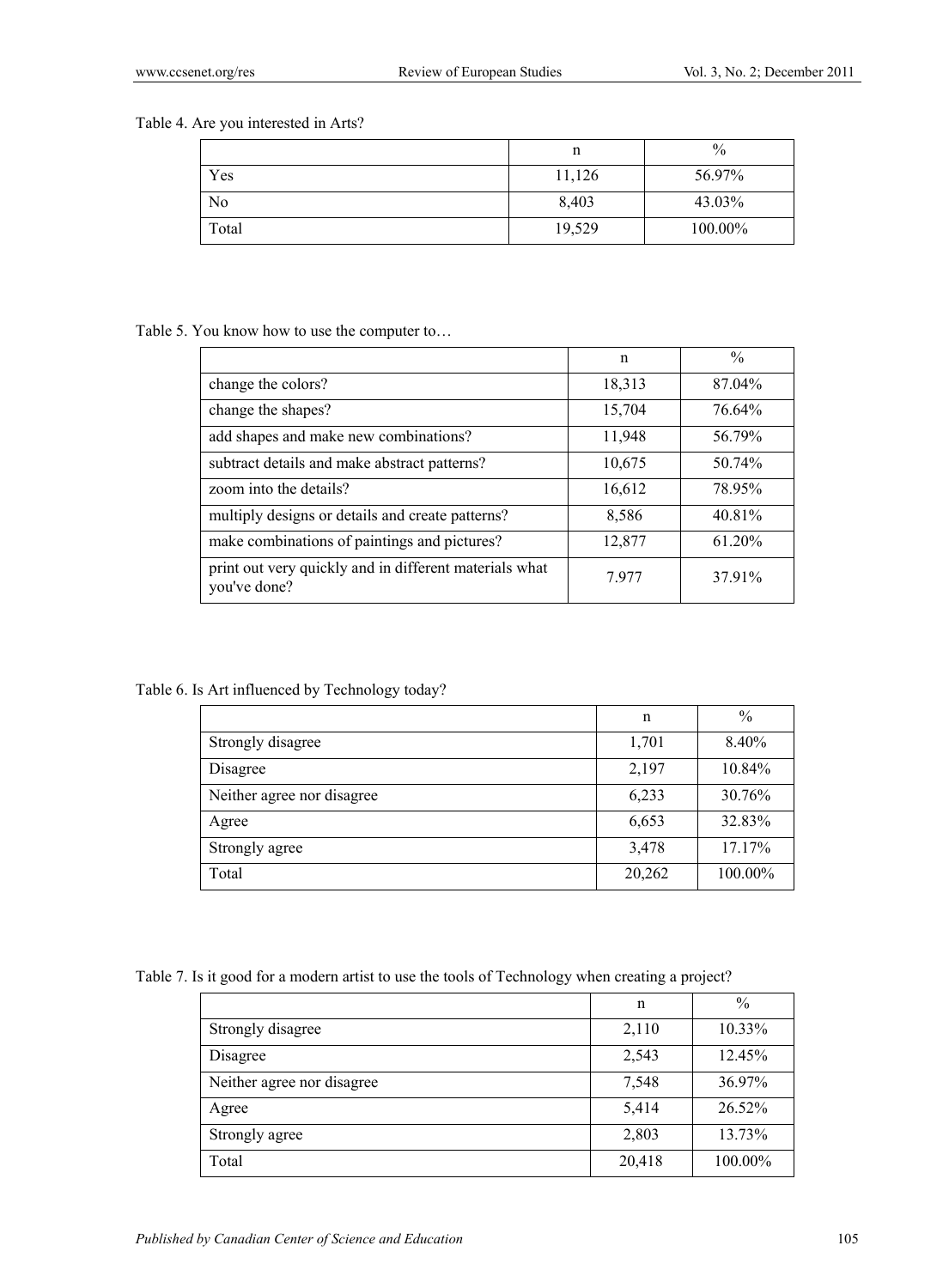Table 8. Has Technology helped in the creation of new forms of Art?

|                            | n      | $\%$    |
|----------------------------|--------|---------|
| Strongly disagree          | 1,460  | 7.29%   |
| Disagree                   | 1,409  | 7.03%   |
| Neither agree nor disagree | 4,025  | 20.09%  |
| Agree                      | 7,435  | 37.11%  |
| Strongly agree             | 5,707  | 28.48%  |
| Total                      | 20,036 | 100.00% |



Figure 1. Sex



Figure 2. Population of The Region Where the School Is Located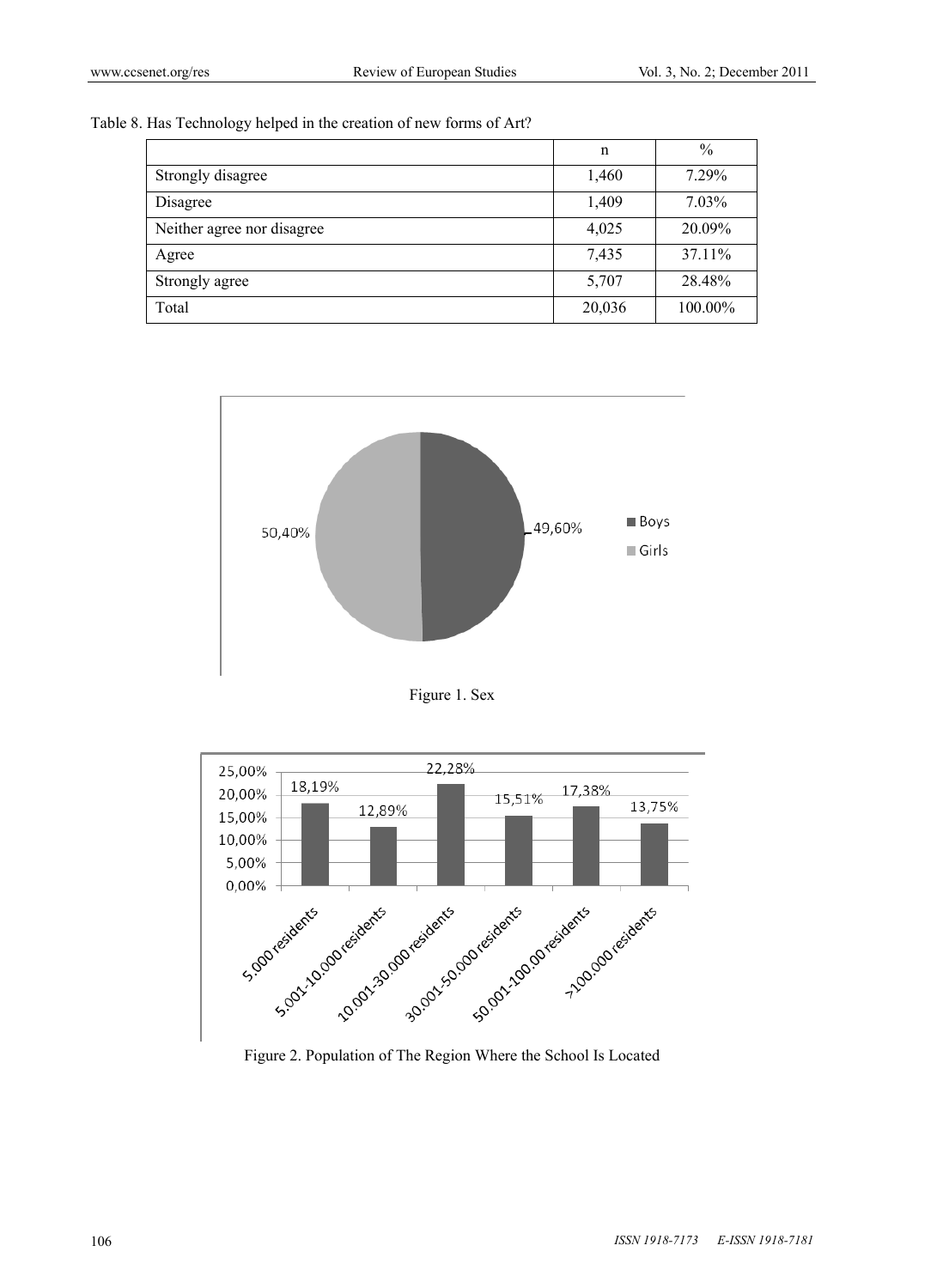





Figure 4. Are You Interested in Arts?



Figure 5. You Know How to Use the Computer to…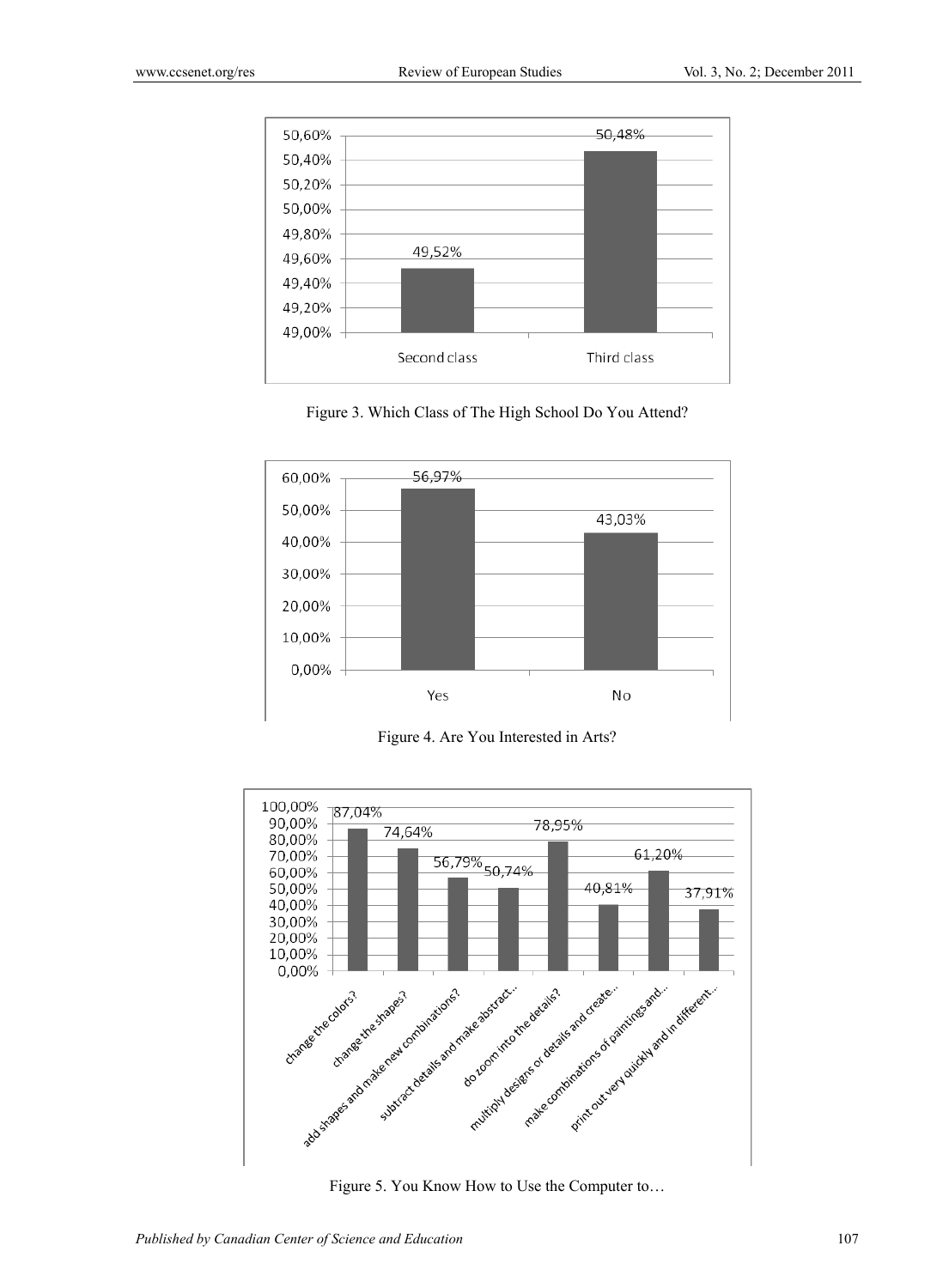

Figure 6. Is Art influenced by Technology Today?



Figure 7. Is It Good for A Modern Artist to Use the Tools of Technology When Creating a Project?



Figure 8. Has Technology Helped in the Creation of New Forms of Art?